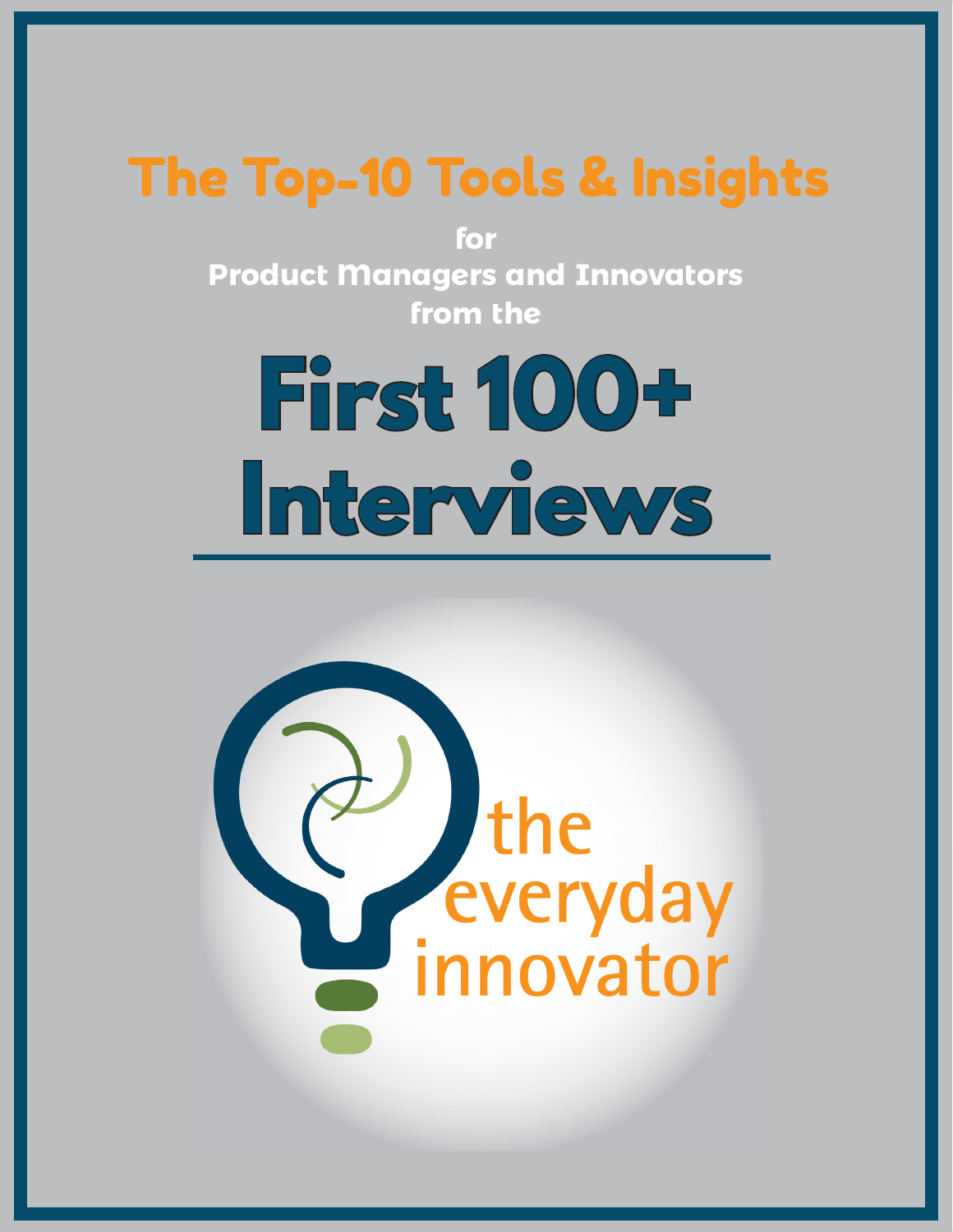**10. Smoke Test.** Startups to large corporations are testing ideas with customers before building products. A smoke test is a public facing description of your product with a mechanism for capturing opinion, feedback, or investment. Use it to assess or even build a market before you invest in building product. Think American Idol. For example, you might create a website featuring your product concept and offer it for sale (before you build it). Kickstarter is the ultimate smoke test to measure interest in a product concept and get funding before development begins. Hear details in the interview with Andrew Warner, [founder of Mixergy.](http://productinnovationeducators.com/blog/tei-007-simple-steps-using-minimal-viable-product-approach-create-product-customers-love-mixergy-founder-andrew-warner/)

**9. Idea Generation.** Create more concepts for new products by asking employees and partners for their ideas. Structured sessions can quickly generate new ideas for products and features. The ideas are then synthesized, filtered, and selected, choosing the best to develop as products. Geoff Peters shares the system he used at non-profit Compassion International that led to *Water of Life.* During an innovation retreat, employees created 1200 ideas, which were synthesized and filtered to 35 product concepts and then ranked for development. [Hear Geoff describe the process.](http://productinnovationeducators.com/blog/tei-009-how-a-non-profit-used-an-idea-management-system-to-create-life-saving-productswith-product-marketing-director-geoff-peters/) BONUS – listen to [how ideas are prioritized.](http://productinnovationeducators.com/blog/tei-054-selecting-the-best-product-ideas-with-svp-peter-duggan/)

**8. Design Thinking.** Connecting with customers to deeply understand a problem and what they value is where Design Thinking begins. Moving through the five steps of Empathize Define, Ideate, Prototype, and Test, this is a customer-focused innovation methodology that works. Ethan Appleby used it to win a weekend hackathon and then founded a startup with the hackathon seed money. Hear how to apply Design Thinking. BONUS – Design Thinking at [IDEO and Bose.](http://productinnovationeducators.com/blog/tei041-using-story-prototyping-in-a-design-thinking-framework-with-designer-mark-zeh/) 

**7. Jobs-To-Be-Done.** Tony Ulwick and Clayton Christensen created JTBD for identifying the "job" customers "hire" a product to do. It involves six processes that begin with a job map to understand the customers' job-to-be-done and ends with conceptualized new products to address the most valuable unmet needs. [Hear Tony describe the details](http://productinnovationeducators.com/blog/tei-106-jobs-to-be-done-with-tony-ulwick/). BONUS [– Outcome Driven Innovation](http://productinnovationeducators.com/blog/tei-045-understand-what-customers-need-before-developing-a-product-with-tony-ulwick/) that is JTBD put into action and [JTBD examples](http://productinnovationeducators.com/blog/tei-057-applying-the-jobs-to-be-done-framework-with-chris-spiek/)

**6. Voice of the Customer.** VOC is customer research to gather and understand customer needs. It is not simply asking what customers want, but a tool for uncovering unmet needs. You start with (1) a detailed list of customers' wants and needs, (2) expressed in the customers' own words, (3) organized into a hierarchy, and (4) prioritized by the customer. Hear one of the original practitioners of VOC, [Gerry Katz describe how to use it.](http://productinnovationeducators.com/blog/tei-071-how-product-managers-can-conduct-voice-of-the-customer-research-with-gerry-katz/)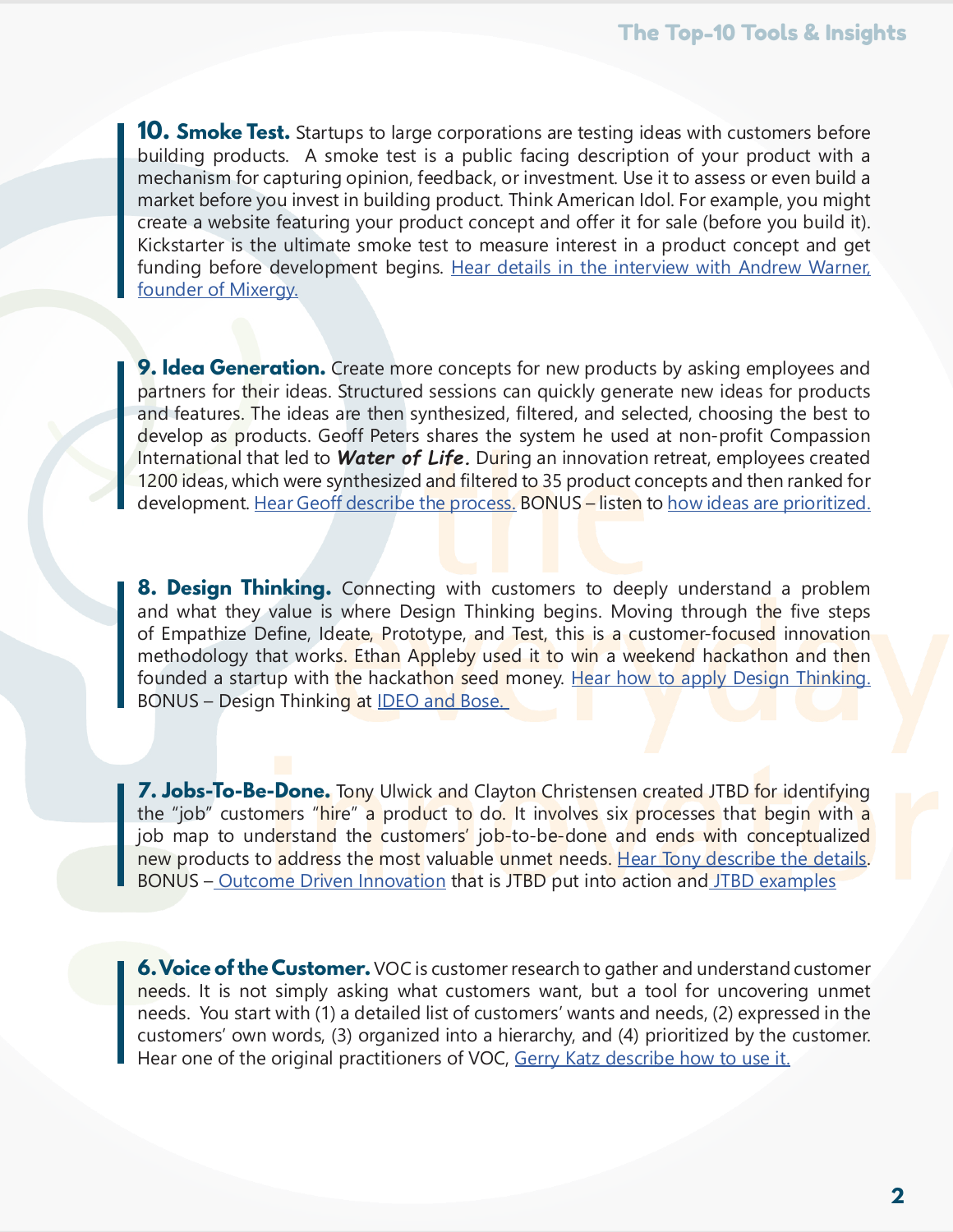**5. Lean and the Lean Canvas.** Lean, aka Lean Startup, is a tool that maximizes quickly learning about the riskiest aspects in product concepts. Small, fast experiments are run to test hypotheses and understand what customers want. The Lean Canvas is a valuable onepage tool to capture the findings in a business-case fashion for a product concept. [Hear](http://productinnovationeducators.com/blog/tei-010-titleusing-lean-to-run-experiments-and-deliver-customer-value-with-ash-maurya/)  [Ash Maurya explain these tools.](http://productinnovationeducators.com/blog/tei-010-titleusing-lean-to-run-experiments-and-deliver-customer-value-with-ash-maurya/) BONUS - [scaling Lean](http://productinnovationeducators.com/blog/tei-077-scaling-lean-product-management-with-ash-maurya/) and going faster with Lean.

**4. VOC – Prototype – Build – Launch.** Sometimes it's advantageous to use a combination of tools. Bill Ott puts together many of the insights covered in other interviews into one cohesive product journey – that of updating a commercial carpet cleaner. The steps included (1) identifying customer needs, (2) using Voice of the Customer research to uncover and prioritize needs, (3) navigating the Lean cycle of Build, Measure, and Learn, and (4) launching successfully. [This journey will connect many product](http://productinnovationeducators.com/blog/tei-103-how-karcher-developed-a-new-product-that-captured-the-market-with-bill-ott/) management pieces [for you.](http://productinnovationeducators.com/blog/tei-103-how-karcher-developed-a-new-product-that-captured-the-market-with-bill-ott/)

**3. Innovation Labs that Work.** Corporations are eager to be more innovative but struggle to make it happen. A popular approach is to create or join an innovation lab. It doesn't always work as intended, but it is working well for GE Appliances in the form of FirstBuild. One of their keys to success is the creation of an open community where anyone can submit and develop ideas as well as contribute to engineering solutions. [Don't](http://productinnovationeducators.com/blog/tei-110-how-ges-firstbuild-creates-products-with-taylor-dawson/)  [miss this interview if you are creating an innovation lab.](http://productinnovationeducators.com/blog/tei-110-how-ges-firstbuild-creates-products-with-taylor-dawson/) BONUS – building innovation [capabilities at a large organization.](http://productinnovationeducators.com/blog/tei-046-building-a-global-innovation-capability-at-a-large-enterprise-with-caterpillar-director-of-innovation-ken-gray/)

**2. The Elevator Pitch.** A key skill that separates good from great product managers is the ability to effectively and persuasively pitch their ideas to peers and executive leaders. Crafting elevator pitches builds this ability. Begin by understanding the interests of your audience. Then frame your message in a surprising way that makes them respond in a "tell me more" manner. Before making your pitch, consider what questions you will likely be asked. Also, plan the outcome you want and the action you will ask for. Pitch master Chris [Westfall tells you how to be more persuasive.](http://productinnovationeducators.com/blog/tei-097-how-product-managers-pitch-and-sell-ideas-to-managers-with-chris-westfall/) BONUS – [speak with confidence.](http://productinnovationeducators.com/blog/tei-099-speaking-with-confidence-with-caroline-goyder/)

**1. Organization Design Blueprint.** As an effective product manager or innovator, you know how to build better products. You also have unique insights about your organization along with unique influence. This equips you to transition from building better products to building a better organization. Product managers can move to senior leadership by using the organization design blueprint and being part of organizational improvement. [Hear](http://productinnovationeducators.com/blog/tei-109-how-product-managers-can-design-the-organization-they-want-with-john-latham-phd/)  John Latham share how you can make this move by becoming an organization designer. BONUS – [why product managers should be organization designers.](http://productinnovationeducators.com/blog/tei061-product-managers-are-uniquely-prepared-to-transform-organizations-for-greater-success-with-john-latham-phd/)